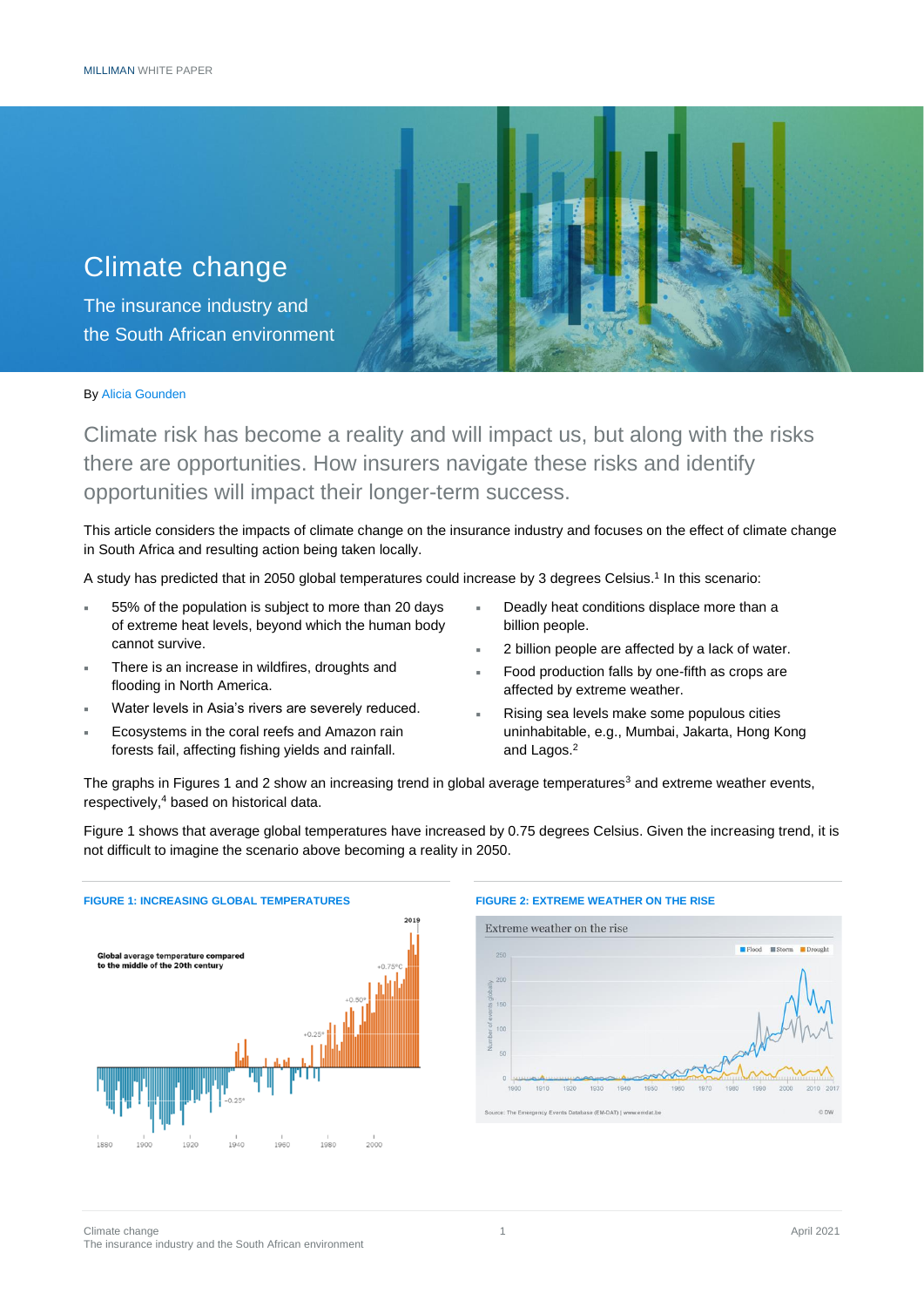### Insurance industry

Climate change impacts our world at multiple levels such as the progress of our society, social responsibilities, politics, regulation, and economics.

The insurance industry is one of the industries directly and immediately impacted by climate change. Our industry also can influence substantial positive change in climate management.

We consider the possible impacts to various areas of the insurance industry in the table in Figure 3.

### **FIGURE 3: AREAS OF INSURANCE BUSINESS IMPACTED Claim frequency and severity** The increase in natural disasters results in an increase in frequency and severity of claims due to mass damage to property, business interruption, injuries, deterioration of health through spread of disease and malnutrition and loss of lives. **Business volumes** Insurers may see an increase in new business as the need for insurance becomes more apparent to the public. **Regulation and legislation** Insurers will need to adapt to changes in legislation and regulatory reporting. This may include changes in risk management and inclusion of climate risk scenarios as part of ORSAs. Changes in legislation will impact business models. Insurers will need time, money and expertise to adapt. **Operational risk** Insurers themselves face the risk of business interruption after a natural disaster. There is a risk that systems and processes could fail at a time of mass claim volumes. Furthermore, operational risk may rise from inadequate compliance to a changing regulatory and legislative environment. **Reputation** Insurers' attitudes towards reducing their carbon footprints could impact their reputations as social responsibility becomes more important to society. **Assets backing liabilities** Assets available to match liabilities may change as new industries such as renewable energy replaces carbon-intensive industries. Changes in risk profile as well as regulatory changes will impact the assets chosen to back liabilities and meet solvency capital requirements. **Pricing Insurers need to consider the change in risk profile, policyholder needs and their perceptions of risk due** to climate change. Geographical changes also need to be considered. For example, rising sea levels resulting in destruction of coastal towns and wildfires causing people to migrate out of high-risk areas. **Capital and reserving** The higher probability of extreme events may result in insurers needing to hold additional capital to ensure solvency. **Product innovation** Innovations in motor, transport, industrial and agricultural industries to reduce carbon footprint might impact current products offered and the creation of new products to meet changing needs. Individuals may show growing interest in green investment options for long-term savings as society becomes more environmentally conscious. **Reinsurance** The increase in the frequency and severity of natural disasters results in higher reinsurance prices and could potentially impact the availability of reinsurance.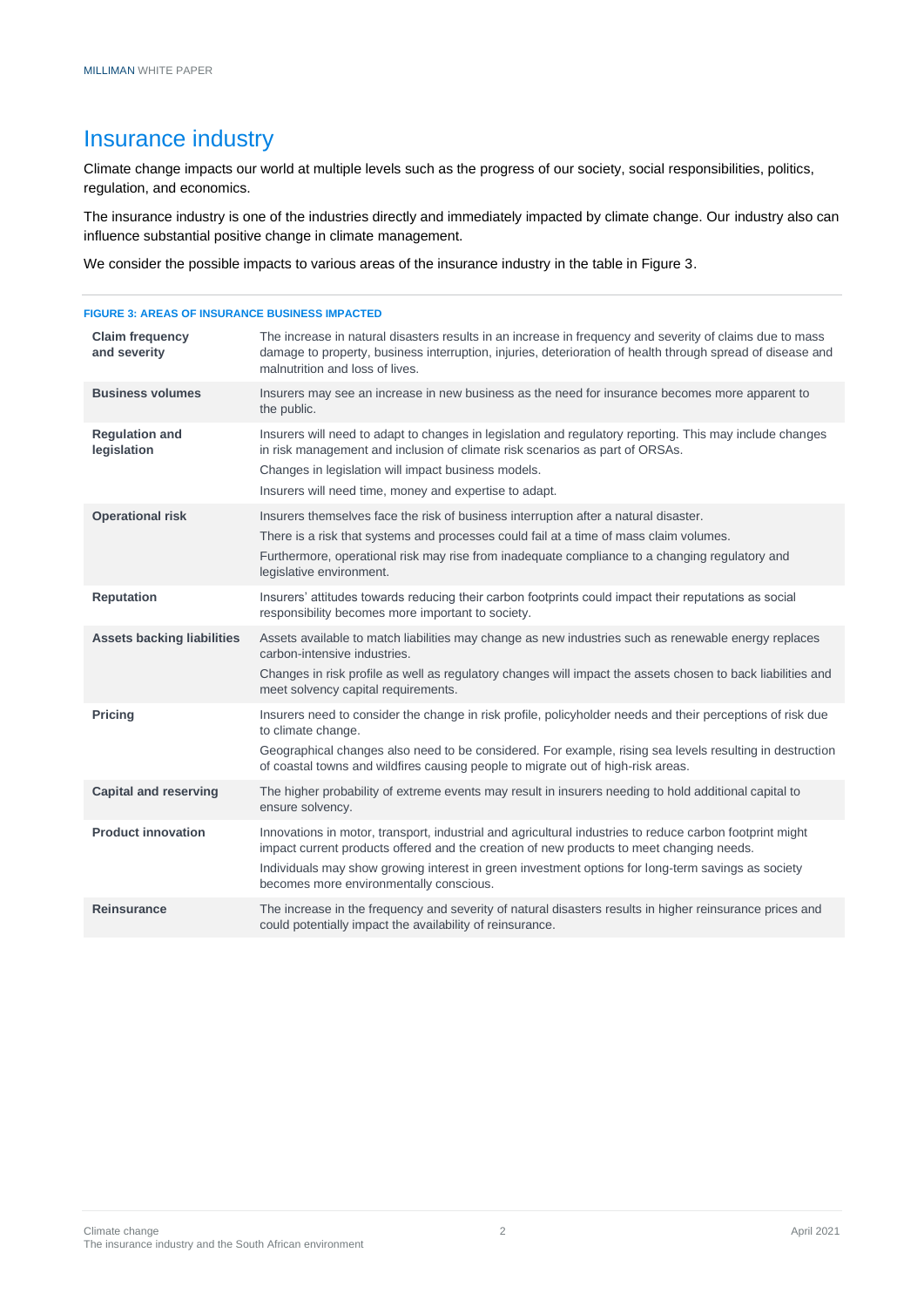## South African market

The graph in Figure 4 shows an increasing trend of temperatures in South Africa.<sup>5</sup>

#### **FIGURE 4: SOUTH AFRICA TEMPERATURES, 1951-2019**



South Africa has also seen an increase in extreme weather events. Some of the most notable events are listed in the table in Figure 5.

#### **FIGURE 5: SOUTH AFRICAN NATURAL DISASTERS**

| <b>DATE</b> | <b>INCIDENT</b>              | <b>DESCRIPTION</b>                                                                                                                                                                                                                                                                                                                                                                                                                            |
|-------------|------------------------------|-----------------------------------------------------------------------------------------------------------------------------------------------------------------------------------------------------------------------------------------------------------------------------------------------------------------------------------------------------------------------------------------------------------------------------------------------|
| 2021        | <b>Tropical storm Eloise</b> | KZN, Mpumalanga and Limpopo were affected by heavy rains and flooding. The floods<br>caused damage to buildings, roads and bridges and led to the loss of four lives. <sup>6</sup>                                                                                                                                                                                                                                                            |
| 2020        | Table Mountain wildfires     | A wildfire spread through Table Mountain and Lion's Head. The fire was fueled by gale<br>force winds up to 60 km/h. <sup>7</sup>                                                                                                                                                                                                                                                                                                              |
| 2019        | <b>KZN</b> easter floods     | The 2019 floods claimed 85 lives, caused damage to property of more than ZAR 1 billion,<br>displaced 1,469 people who were accommodated in community halls, and damaged at<br>least 235 private homes. The floods also damaged municipal supply, which caused water<br>and power outages for up to two months and which frustrated the restoration of crucial city<br>services such as water, sanitation and electricity supply. <sup>8</sup> |
| 2018        | Mpumalanga hailstorm         | Hailstorm caused damage to farms in the Lowveld area. An estimated 30,000 cartons of<br>citrus were destroyed. <sup>9</sup>                                                                                                                                                                                                                                                                                                                   |
| 2018        | Eastern Cape tornado         | A tornado caused damage to 26 schools in the OR Tambo Coastal education district. <sup>10</sup>                                                                                                                                                                                                                                                                                                                                               |
| 2018        | Sun City hailstorm           | A severe hailstorm and flash flood caused damage to cars and buildings at the Sun City<br>resort in Pilanesberg. <sup>11</sup>                                                                                                                                                                                                                                                                                                                |
| 2017        | Knysna fires                 | Wildfires burned from Knysna to Sedgefield in the west to Plettenberg Bay in the east.<br>Between 700 and 1,000 houses and thousands of hectares of plantations were<br>destroyed. $12$                                                                                                                                                                                                                                                       |
| 2017        | Drought                      | South Africa has experienced severe drought, which started in 2014. This eventually led<br>to Cape Town being declared a disaster area due to critically low water supply. <sup>13</sup>                                                                                                                                                                                                                                                      |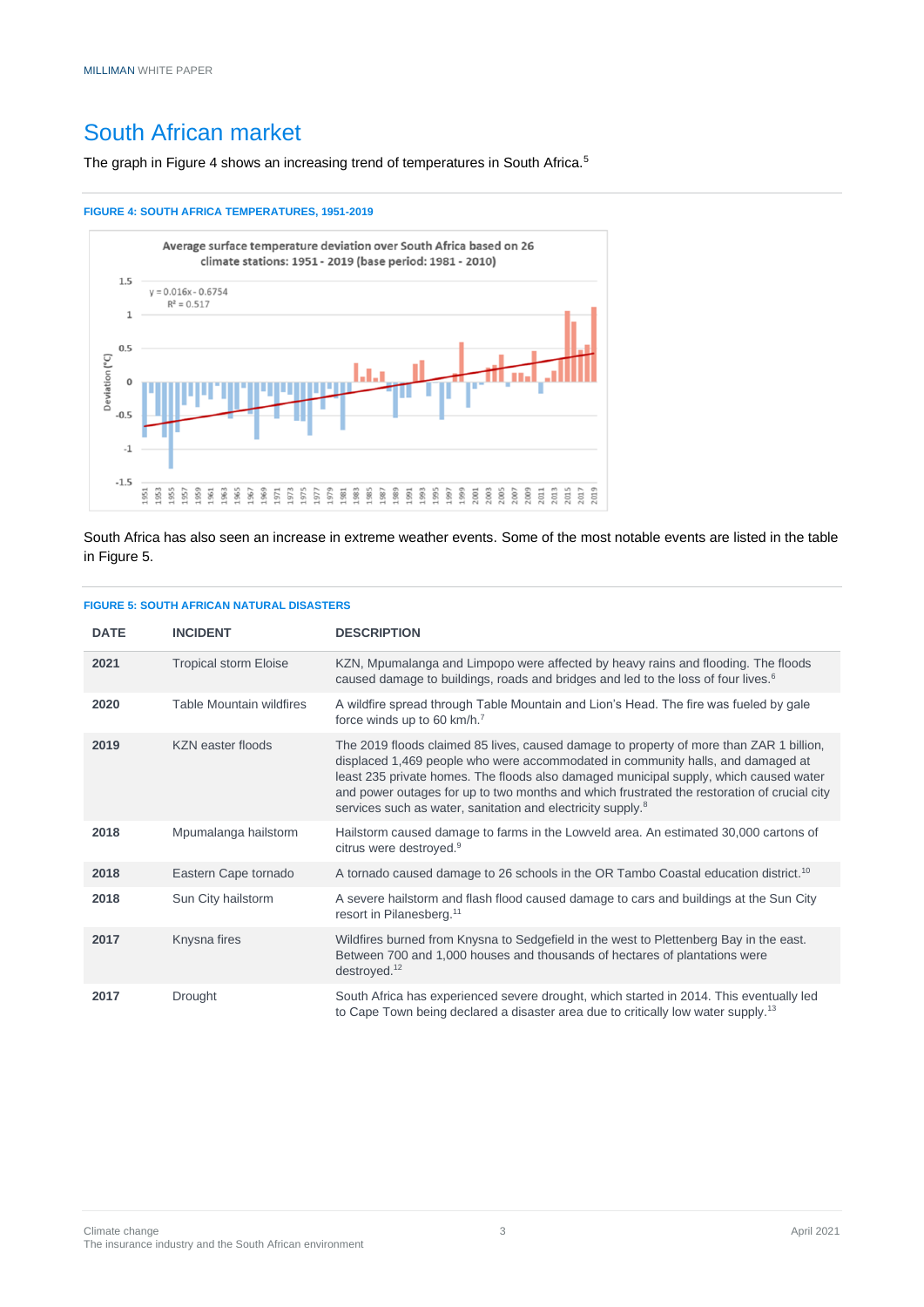As highlighted in the incidents listed in Figure 5, some of the concerns regarding the effect of climate change in a South African context include:

- Socioeconomic risks as poor communities tend to be most vulnerable and hardest hit. This places further strain on government and therefore taxpayers to fund the costs of damage. It also compounds the difficulties faced by our poorer communities.
- Damage to infrastructure.
- Impact on the country's already strained healthcare sector.
- Impact on farming and export business.
- Availability of water.
- Impact on service delivery.
- Damage to businesses having a knock-on effect on our already fragile economy.

South African insurers have also seen an increase in claims as a result of extreme weather events.

According to a 2020 non-life survey, the claims incurred ratio has increased from 55.3% in 2018 to 58.9% in 2019 as higher frequency and severity of drought, flooding, storms and wildfires have been experienced in the country.<sup>14</sup>

The impact on our insurance market so far has been mostly incremental but, as the above climate risks grow, we may see larger indirect impacts on insurers from the external environment as claim and catastrophe risks increase.

### South African regulation

The Prudential Authority (PA) is a member of the Sustainable Insurance Forum (SIF), which is a collective of insurance supervisors and regulators.

The forum has recognised the recommendations and guidance published by the Task Force on Climate-related Financial Disclosures (TCFD). This quidance has set a global voluntary framework for the identification, assessment, management, and disclosure of climate-related risks.

In a recent conference, members of SIF were requested to survey insurers in their respective jurisdictions.

In February 2019, the PA distributed a survey to the South African insurance and banking industry to gather a view on the awareness, understanding and level of implementation of the TCFD recommendations. The aim of the surveys is to aid the PA in understanding the industry's awareness around climate change and the reporting landscape on climaterelated information.

Furthermore, it provides information to guide the PA's strategy and supervisory approach to climate risk.<sup>15</sup>

Voluntary reporting of climate change risks and strategies will increase over time, and regulatory requirements may soon follow.

### South African green investment

Climate change also presents opportunities for development such as renewable energy to replace coal power.

Investment in recycling initiatives could also provide jobs and a much-needed improvement in South African unemployment rates.

Our country has already embarked on some initiatives to promote socially responsible business.

The Johannesburg Stock Exchange (JSE) has launched a Responsible Investment index where listed companies are reviewed against environmental, social and governance concerns.<sup>16</sup>

The JSE also launched a Green Bond segment in 2017. The proceeds from these instruments finance new or existing green projects.<sup>17</sup>

The World Wildlife Fund (WWF) has developed a Green Financial Solutions initiative to partner with institutions and promote sustainable and low-carbon financial mechanisms in South Africa.<sup>15</sup>

An example of a recent initiative is the Green Outcomes Fund, which was established in partnership with the University of Cape Town Graduate School of Business, GreenCape and the World Bank.18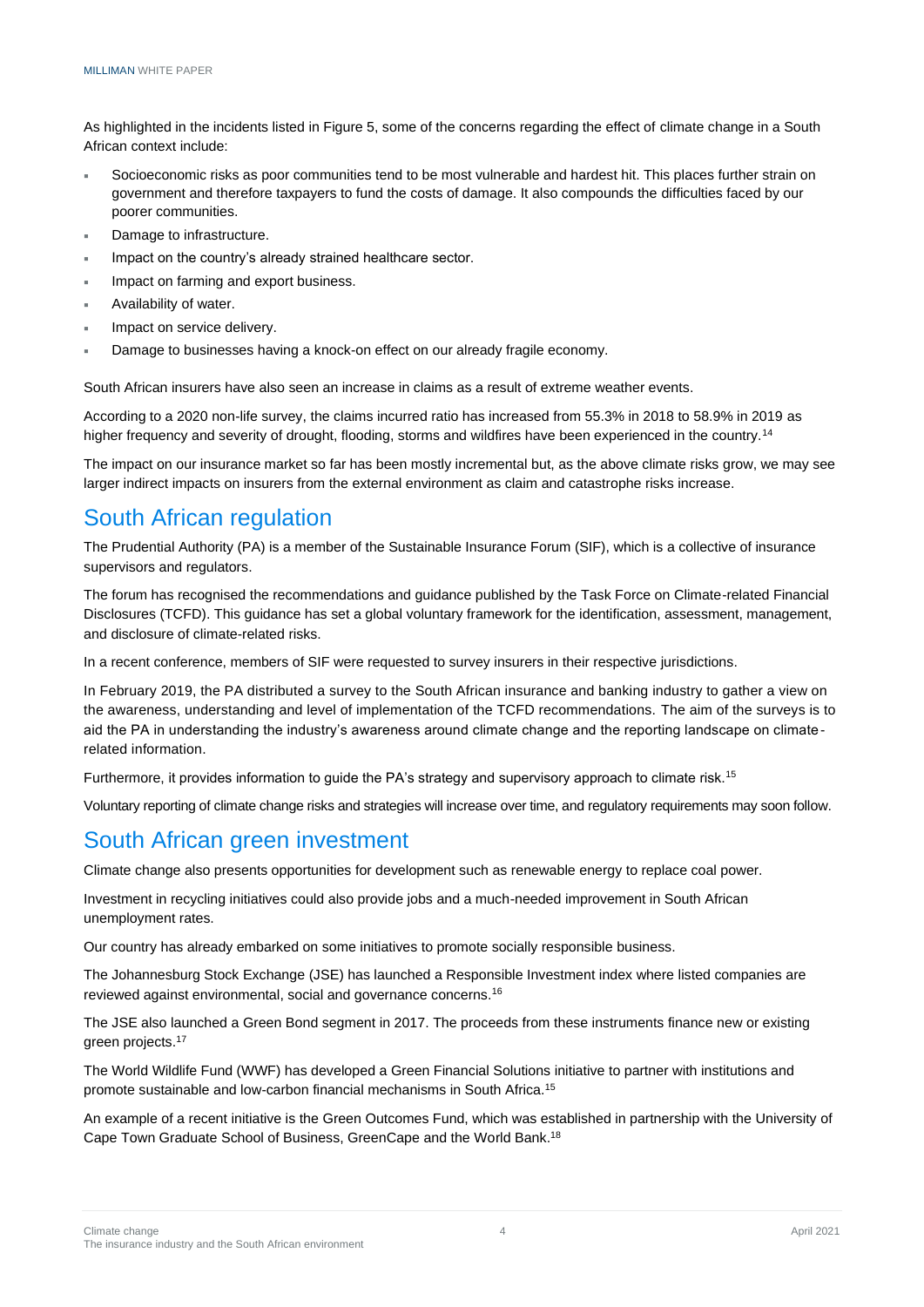The Green Outcomes Fund incentivises local South African fund managers to increase investment in green Small, Medium and Micro-sized Enterprises (SMMEs) by funding green job creation, climate mitigation and improved water and waste management.<sup>19</sup>

Changing consumer awareness, activists and regulation, and hard risk/return dynamics may place pressure on current investment decisions to help achieve the necessary change in business. These pressures make it particularly important to consider the green status of long-term investments.

It is also important to consider long-term trends of climate change versus long-term trends in green investments. These considerations may assist institutions in staying ahead of the curve when it comes to green investing.

While the initiatives taken by our country are a step in the right direction, there is still significant room for growth and many opportunities for businesses to do more.

### **Conclusion**

Natural disasters cause disruption, financial loss and, most importantly, put lives at risk. Therefore, climate change and ways to minimise the future damage must be a current priority.

Scientists have predicted that we are close to reaching the point where the damage to the climate may be irreversible, with our planet crossing the global warming threshold as soon as 2027.<sup>20</sup>

It is crucial for our industry to use our expertise to prepare for and assist with measures to reduce the impacts and manage climate risk.

We can start by mitigating our own climate impact, working to help others mitigate their impact and remaining resilient in the face of climate change such that we protect the financial health and well-being of clients and society in general.

### How can Milliman help?

Milliman can assist you with various aspects of your climate-related risk management, including advice on:

- Assessing climate-related risk exposure
- Incorporating climate-related risk into your risk management system
- Climate-related risk reporting and key risk indicators (KRIs)
- Incorporating climate-related risk into your own risk and solvency assessment (ORSA)
- Best practice in relation to climate-related risk financial disclosures
- Climate-related risk modelling

# $E$  Milliman

Milliman is among the world's largest providers of actuarial and related products and services. The firm has consulting practices in life insurance and financial services, property & casualty insurance, healthcare, and employee benefits. Founded in 1947, Milliman is an independent firm with offices in major cities around the globe.

#### [milliman.com](http://www.milliman.com/)

#### **LEARN MORE**

See how Milliman is contributing to the solution: milliman.com/climate

#### **CONTACT**

Alicia Gounden [alicia.gounden@milliman.com](mailto:alicia.gounden@milliman.com)